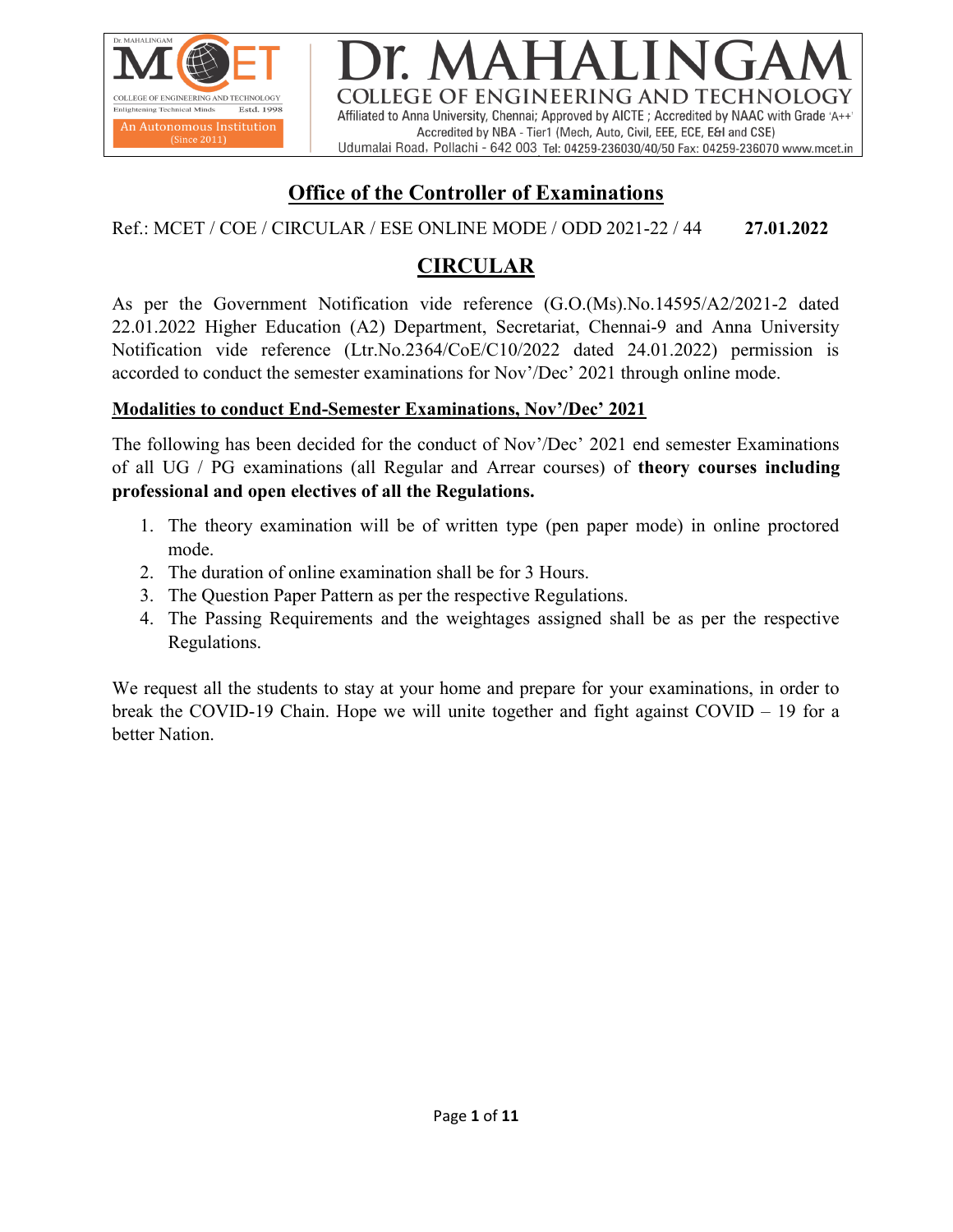# Instructions to the Candidates

# GENTERAL INSTRUCTIONS:

These instructions contain details pertaining to various aspects of the examination you are going to write and important instructions about the related matters.

- Students should satisfy themselves that they have received the correct question paper before commencing to answer. Students should verify the course code, course name and regulations given in the question paper.
- Students are instructed not to leave any pages blank in the answer scripts. Blank pages, if any should be struck off using a pen.
- Answer must be written legibly in Blue / Black ink or ball point pen.
- Writing wrong Roll number or course code in the answer book will lead to rejection of the answer book. If the students give any special mark or writes anything not related to the examination, then it will lead to rejection of answer book.

# DEVICE REQUIREMENT:

Students taking up the examinations shall be ready with a laptop/ Desktop/ Mobile Phone / Tablet with internet facility to download the question paper (before examination) and upload the scanned (pdf version in a single file) copy of the answer script (after the examination).Also for online remote proctoring in Examly portal during the examination.

# STATIONERIES REQUIRED FOR THE EXAMINATION:

Students should purchase all required stationery such as cloth lined covers (A4 size), Blue/ Black pen, pencil, eraser, sharpener, scale, thread, white un-ruled A4 size papers, graph sheets, charts, drawing sheets, calculator, tools required for drawing, printout of annexures and other required stationery well in advance before the commencement of the examination.

# METHODOLOGY TO BE FOLLOWED IN THE CONDUCT OF EXAMINATION:

Before the Exam:

- The Exam application can be accessed using Laptop / Desktop with webcam / mobile with Chrome browser of version 65+. Don't use any other browsers.
- Online Examination application can be accessed in the URL https://exams.mcet.in/ the user name for login will be your email id and the password will be the one which you have set during account activation.
- Ensure you have the right login id and password, it is advised to login to the platform at least 20 minutes before the scheduled start time of the exam, to avoid the last minute login related issues.
- If you are taking the exam using Laptop / Mobile, ensure the battery is fully charged and arrange for proper power connection as a back-up. Please remember you won't be allowed to move away from your seat once the exam is started.
- Ensure the power connection is backed by UPS / any alternate power option in-case of any failure in electricity.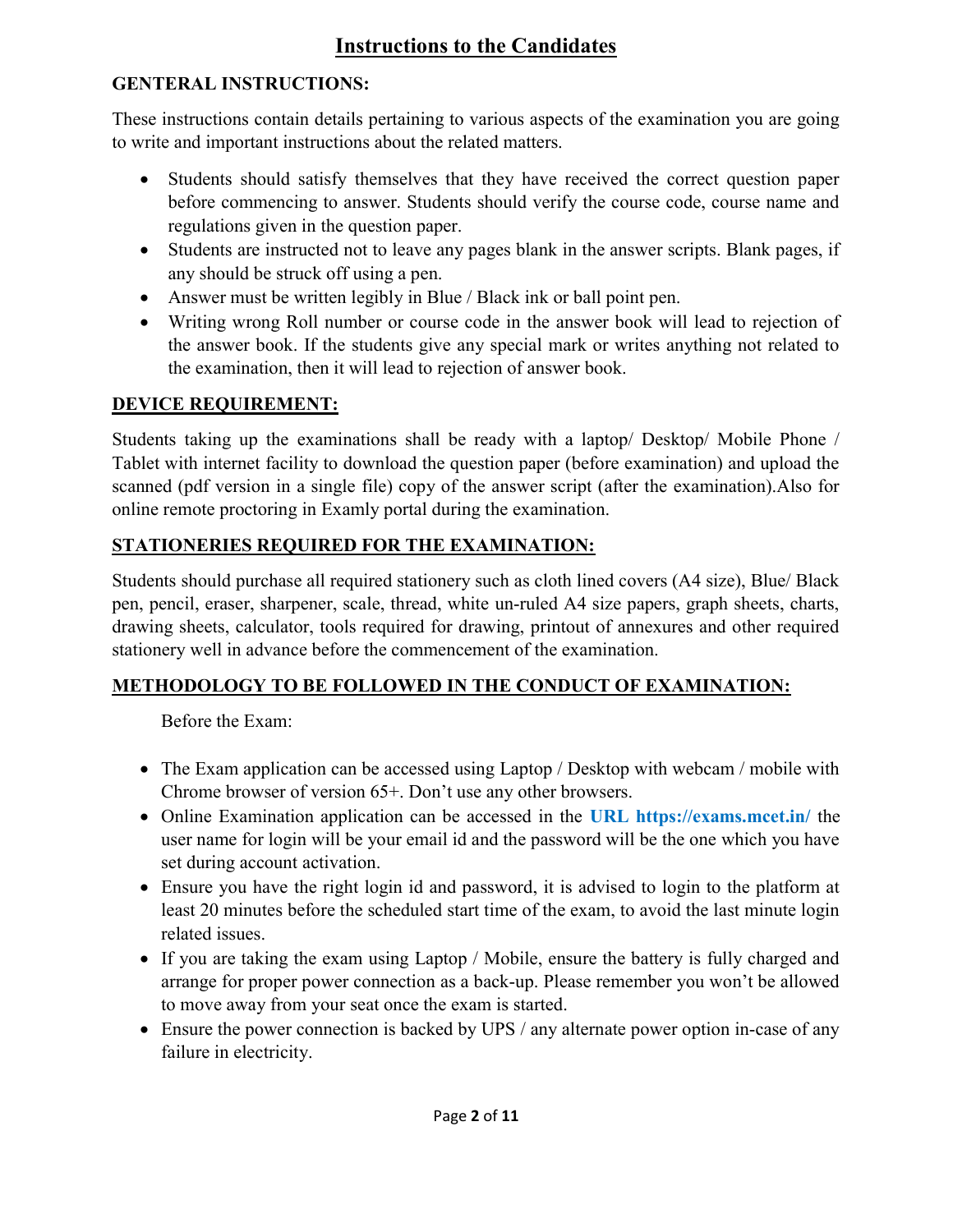- If you are taking the exam using Laptop / desktop, have 2 WiFi internet hot spots active, so that if one fails you have the other active connection to which the system can automatically connect.
- Remember that you can't switch the internet connection manually in your system once the exam has started. Hence you configure the back-up connection which can be connected automatically.
- The minimum speed requires for the exam to start is 2Mbps upload speed. Please check and ensure that you have a connection with the required speed.
- Disable all the notifications in your laptop / mobile before the exam is started. In your mobile phone enable call forwarding option by default so that the calls get diverted.
- Disable all the anti-virus software in your mobile / laptop / desktop. Anti-virus software might block some important components of the exam.
- Make sure you are seated comfortably, once the exam is started you are not allowed to move away from the system for any break.
- Make sure you are seated in a well-lit environment, if your face is not clearly visible, it will be consider as a malpractice as per Annexure III.
- Make sure you are seated in a noise free environment, if any human voice heard during the exam,it will be consider as a malpractice as per Annexure III.
- Ensure the wall behind you is plain without any images / portraits / photos and preferably seated in front of a plain wall so that there is no people movement behind you. If any people movement is picked by your web camera, it will be consider as a malpractice as per Annexure III.
- Keep all the required stationary materials in front of your laptop / desktop and not keep at the sides.
- Students have to write the answers in the plain A4 size paper on both the sides limited to 30 Pages (15 Sheets) excluding Annexure – 1a & 1b
- Students should use thread to tie up the answer script (avoid stapling of answer papers)
- Students must write the examination in blue or black pen only and they are not allowed to type the answer in the paper and they are also not permitted to copy  $\&$  paste the images from books in their answer scripts.
- Roll number, name of the student, course code and name of the course shall be written on the top of each page.
- Date of examination, page number and signature of student should be written on the bottom of each page.
- The student should scan the answer script with Annexure-1a or 1b as a first page and convert it as a PDF file with file name: Roll Number-Course Code.pdf (eg.19BAU001- 19AUCN1501.pdf) and upload the answer script through Examly portal within 60 minutes after completing the examination.
- The Student shall dispatch by retaining the hard-copies of the answer scripts of the examinations held in one full week (that is examinations completed by every Friday afternoon of the week) to the Controller of Examination at the end of that particular week by Speed Post / Register Post / Courier Service. Failure to do so shall be treated as being absent for those examinations. The dispatch details of the hardcopies shall also be scanned and mailed to the respective class co-ordinators for reference and perusal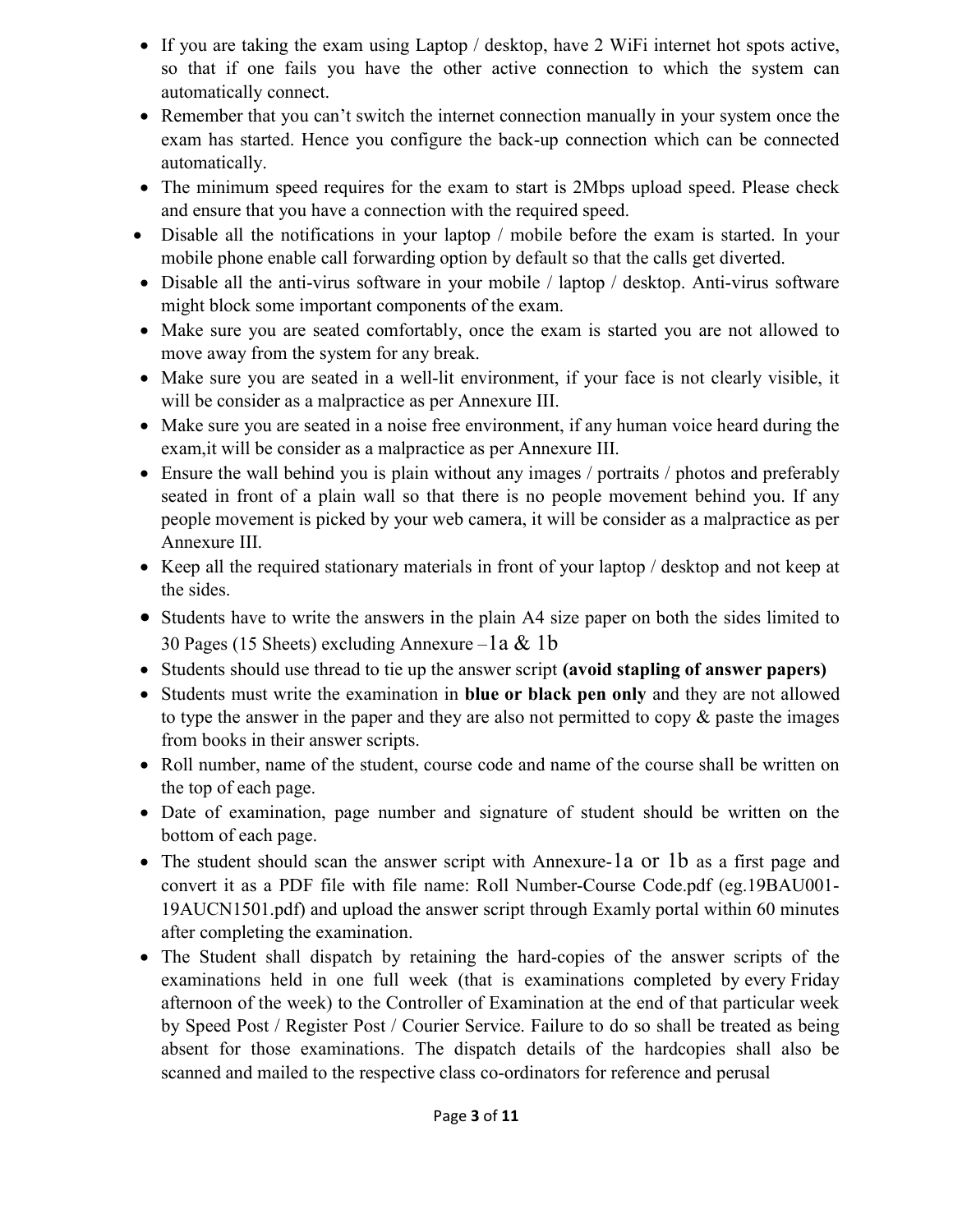- The answer scripts of only those students who have uploaded the pdf file in 'Examly' portal within 60 minutes after the examination and whose answer script is received by the institution within the prescribed time limit shall be considered for valuation.
- Submitting more than one copy of answer script for the particular subject be considered as malpractice activity. Future the students' handwriting shall be verified with the existing handwriting available with the office of controller of examinations and any mismatch in handwriting shall be considered as impersonation.
- Since the examinations are conducted in take-home mode, the students have to attend the examination only from their place of stay and dispatch their answer scripts by Speed-Post/ Registered-Post/ Courier Service to the Controller of Examinations. Students should not visit the Institution to hand over the answer script in person.
- For any examination related queries, the students may contact the respective Department Exam Cell Coordinators.

### EXAMINATION:

Examinations Session Timing Details:

| <b>FORENOON SESSION</b>                       |                |          |  |  |  |  |
|-----------------------------------------------|----------------|----------|--|--|--|--|
| <b>Activity</b>                               | <b>Timings</b> |          |  |  |  |  |
| Receipt of Question Paper from the CoE Office | 09.15 AM       | 09.30 AM |  |  |  |  |
| Written Examination                           | 09.30 AM       | 12.30 PM |  |  |  |  |
| Uploading Softcopy of the Answer Sheet        | 12.30 PM       | 01.30 PM |  |  |  |  |
| <b>AFTERNOON SESSION</b>                      |                |          |  |  |  |  |
| Receipt of Question Paper from the CoE Office | 02.15 PM       | 02.30 PM |  |  |  |  |
| Written Examination                           | 02.30 PM       | 05.30 PM |  |  |  |  |
| Uploading Softcopy of the Answer Sheet        | 05.30 PM       | 06.30 PM |  |  |  |  |

# COVER PAGE OF THE ANSWER SCRIPT:

The cover page of the answer script should be in the format as in Annexure-1a or 1b based on your QP pattern as per the regulation. The students appearing for the examinations must fill the information in this sheet for each examination and leave the back side of the cover page (Annexure-1a or 1b) as blank.

# DISPATCHING OF THE ANSWER SCRIPT:

The Label given in Annexure-II should be printed, filled and pasted on the cloth lined cover while dispatching the hard copy of the Answer Script to the Controller of Examinations.

### Note:

- 1. Students are instructed to read and follow the online examination process manual.
- 2. End Semester Examination will be conducted only through "ONLINE MODE" in line with Anna University / DOTE / Higher Education Department - Tamil Nadu.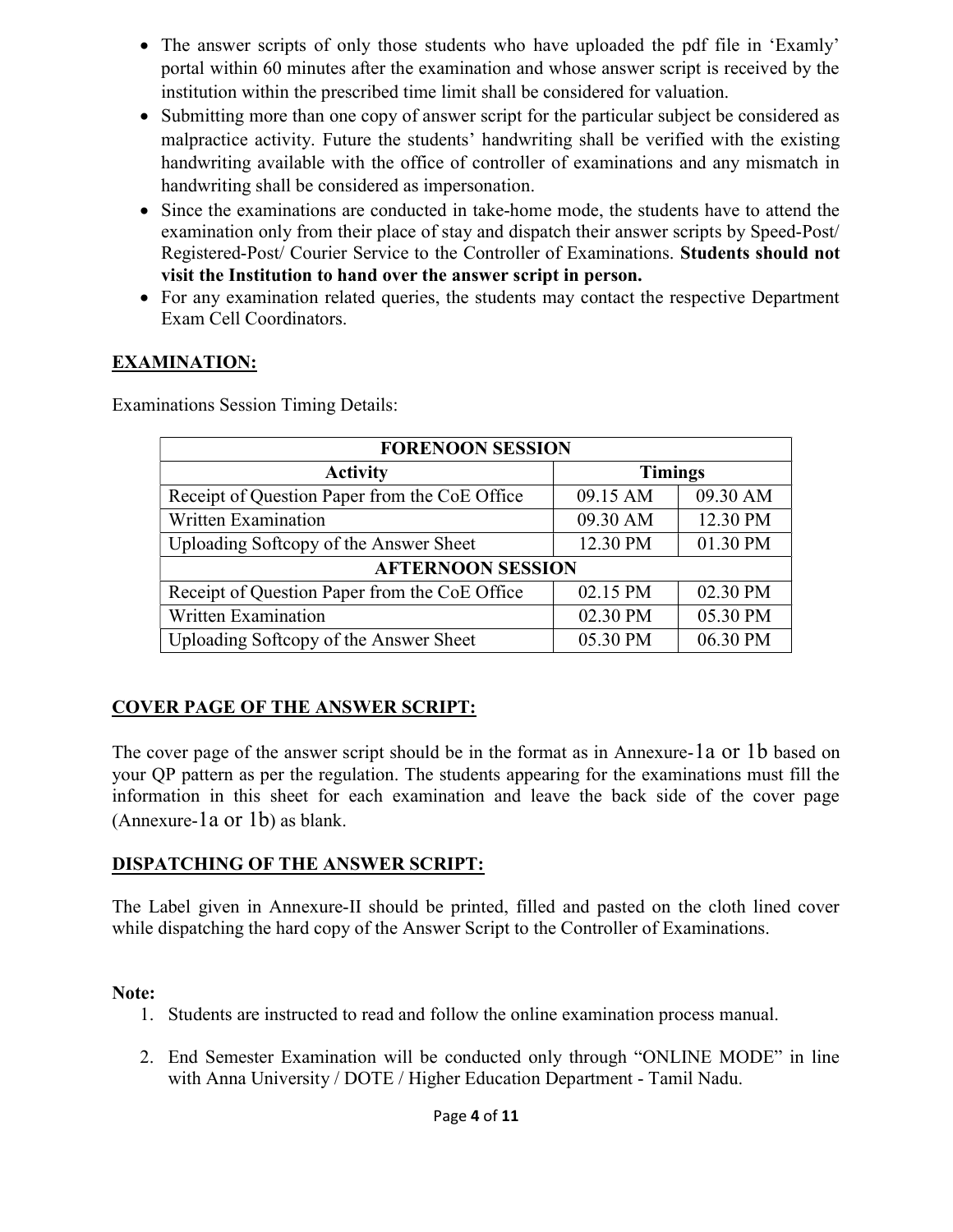- 3. Students are given one Mock / Practice test in the 'Examly' portal for familiarity to use the portal and attend the ESE Proctored Online mode. Mock / Practice test is mandatory for all students.
- 4. If any student is identified under violation, he/she will be awarded punishment as per the norms.
- 5. 2016 & 2019 regulations students should download Annexure 1a and 2011 & 2014 regulation students should download Annexure 1b for the cover page of answer script.
- 6. Students should fill the Annexure (I & II) carefully and clearly without any overwriting.

## ALL THE STUDENTS ARE REQUESTED TO FOLLOW UP THE ABOVE INSTRUCTIONS STRICTLY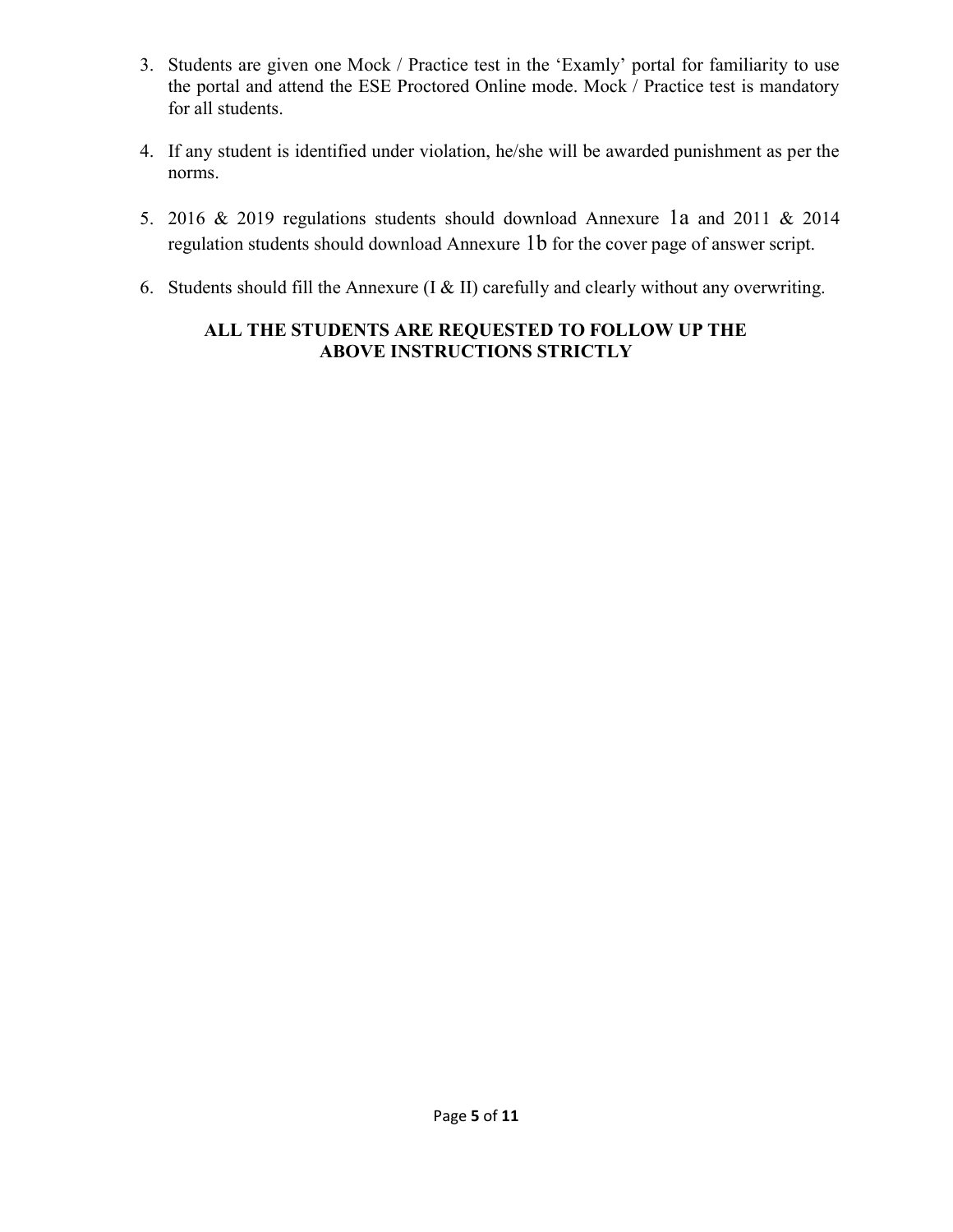### Annexure – 1a

#### Dr.MAHALINGAM COLLEGE OF ENGINEERING AND TECHNOLOGY POLLACHI -642003 (An Autonomous Institution)

#### (2016 & 2019 Regulations)

| Roll Number           |                                      |    | 7276                        |          |                                                                                                           |
|-----------------------|--------------------------------------|----|-----------------------------|----------|-----------------------------------------------------------------------------------------------------------|
| Name of the Candidate |                                      |    |                             |          |                                                                                                           |
| Degree                |                                      |    |                             |          |                                                                                                           |
| <b>Branch</b>         |                                      |    |                             |          | Semester                                                                                                  |
| Question Paper Code   |                                      |    |                             |          |                                                                                                           |
| Course Code           |                                      |    |                             |          |                                                                                                           |
| <b>Course Name</b>    |                                      |    |                             |          |                                                                                                           |
| Date                  |                                      |    |                             |          | Session                                                                                                   |
| No. of Pages used     |                                      |    |                             | In words |                                                                                                           |
|                       |                                      |    |                             |          | All particulars given above by me are verified and found to be correct                                    |
|                       | Signature of the Candidate with date |    |                             |          |                                                                                                           |
|                       |                                      |    |                             |          |                                                                                                           |
|                       |                                      |    | $Part - B$                  |          | For Office Use Only                                                                                       |
| Part - A              | Marks                                |    |                             | Marks    | Grand Total (in words)                                                                                    |
| 1<br>$\overline{2}$   |                                      | 11 | a<br>$\mathbf b$            |          |                                                                                                           |
| 3                     |                                      |    |                             |          |                                                                                                           |
| $\overline{4}$        |                                      | 12 | a<br>$\mathbf b$            |          |                                                                                                           |
| 5                     |                                      |    | a                           |          | <b>Grand Total</b>                                                                                        |
| 6                     |                                      | 13 | $\mathbf b$                 |          |                                                                                                           |
| $\overline{7}$        |                                      |    | a                           |          |                                                                                                           |
| 8                     |                                      | 14 | $\mathbf b$                 |          |                                                                                                           |
| 9                     |                                      |    | a                           |          | Verified by:                                                                                              |
| 10                    |                                      | 15 | $\mathbf b$                 |          |                                                                                                           |
| Total (A)             |                                      |    | Total (B)                   |          |                                                                                                           |
|                       | total is found to be correct         |    |                             |          | Declaration by the Examiner: Verified that all the questions attended by the candidate are valued and the |
|                       |                                      |    |                             |          |                                                                                                           |
| Date                  |                                      |    | <b>Name of the Examiner</b> |          | <b>Signature of the Examiner</b>                                                                          |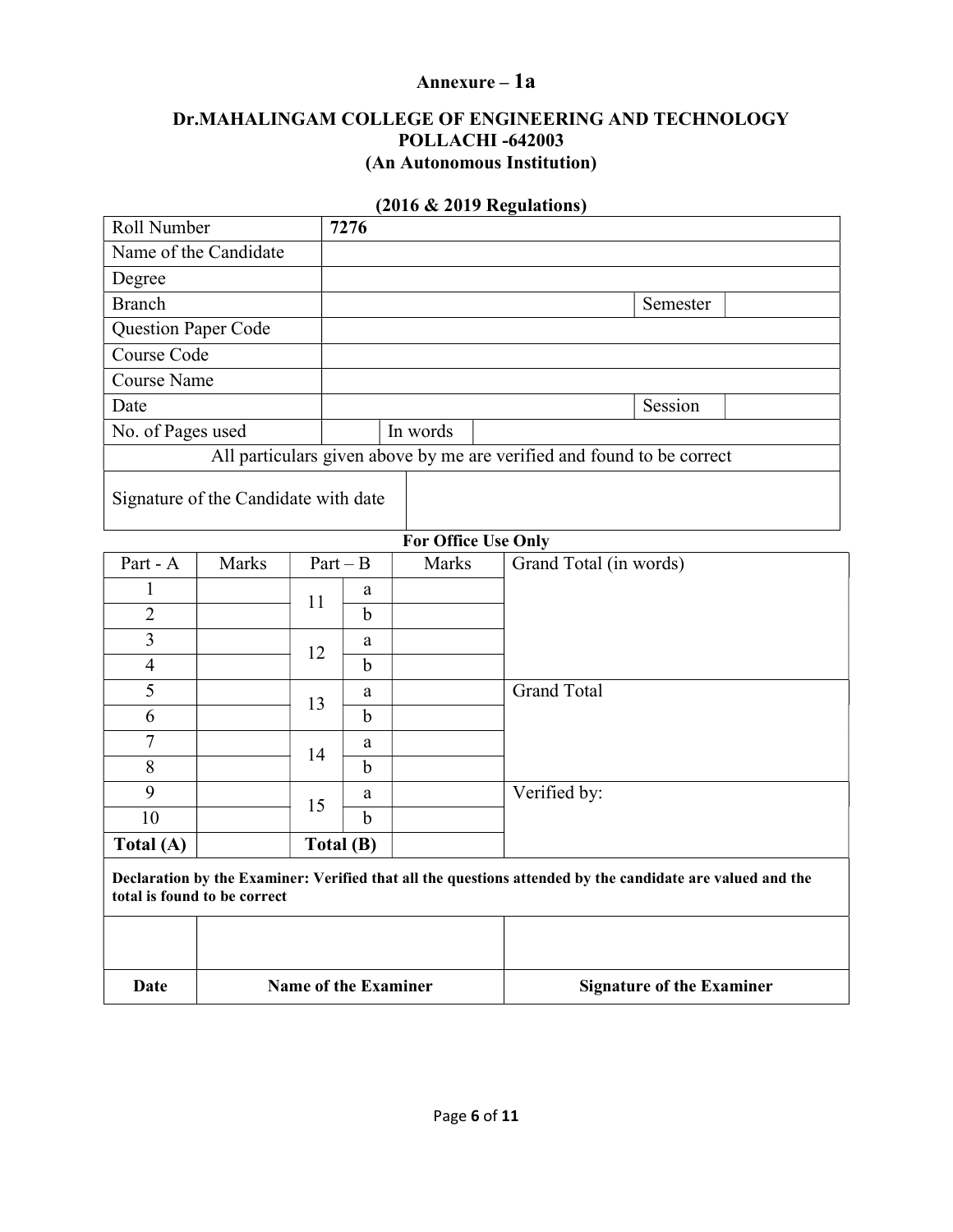# Annexure – 1b

#### Dr.MAHALINGAM COLLEGE OF ENGINEERING AND TECHNOLOGY POLLACHI -642003 (An Autonomous Institution) (2011 & 2014 Regulations)

| Roll Number                          |       | 7276       |       |            |             |                            |                                                                        |
|--------------------------------------|-------|------------|-------|------------|-------------|----------------------------|------------------------------------------------------------------------|
| Name of the Candidate                |       |            |       |            |             |                            |                                                                        |
| Degree                               |       |            |       |            |             |                            |                                                                        |
| <b>Branch</b>                        |       |            |       |            |             |                            | Semester                                                               |
| <b>Question Paper Code</b>           |       |            |       |            |             |                            |                                                                        |
| Course Code                          |       |            |       |            |             |                            |                                                                        |
| <b>Course Name</b>                   |       |            |       |            |             |                            |                                                                        |
| Date                                 |       |            |       |            |             |                            | Session                                                                |
| No. of Pages used                    |       |            |       | In words   |             |                            |                                                                        |
|                                      |       |            |       |            |             |                            | All particulars given above by me are verified and found to be correct |
| Signature of the Candidate with date |       |            |       |            |             |                            |                                                                        |
|                                      |       |            |       |            |             | <b>For Office Use Only</b> |                                                                        |
| Part - A                             | Marks | $Part - B$ | Marks | $Part - C$ |             | Marks                      | Grand Total (in words)                                                 |
|                                      |       | 16         |       | 21         | a           |                            |                                                                        |
| $\overline{2}$                       |       |            |       |            | $\mathbf b$ |                            |                                                                        |
| 3                                    |       | 17         |       |            |             |                            |                                                                        |
| $\overline{4}$                       |       |            |       | $Part - D$ |             | Marks                      |                                                                        |
| 5                                    |       | 18         |       | 22         | a           |                            | <b>Grand Total</b>                                                     |
| 6                                    |       |            |       |            | $\mathbf b$ |                            |                                                                        |
| 7                                    |       | 19         |       | 23         | a           |                            |                                                                        |
| 8<br>$\Omega$                        |       |            |       |            | $\mathbf b$ |                            | $T$ $T$ $T$ $T$ $T$ $T$ $T$ $T$                                        |

| 7            | 19           |  |              |             | 23                                                        | a                                                                            |  |  |
|--------------|--------------|--|--------------|-------------|-----------------------------------------------------------|------------------------------------------------------------------------------|--|--|
| 8            |              |  |              |             | $\mathbf b$                                               |                                                                              |  |  |
| 9            | 20           |  | 24           | a           |                                                           | Verified by:                                                                 |  |  |
| 10           |              |  |              | $\mathbf b$ |                                                           |                                                                              |  |  |
| 11           |              |  | 25           | a           |                                                           |                                                                              |  |  |
| 12           |              |  |              | $\mathbf b$ |                                                           |                                                                              |  |  |
| 13           |              |  |              |             |                                                           |                                                                              |  |  |
| 14           |              |  |              |             |                                                           |                                                                              |  |  |
| 15           |              |  |              |             |                                                           |                                                                              |  |  |
|              |              |  |              |             |                                                           |                                                                              |  |  |
| <b>Total</b> | <b>Total</b> |  | <b>Total</b> |             |                                                           |                                                                              |  |  |
| (A)          | <b>(B)</b>   |  | $(C+D)$      |             |                                                           |                                                                              |  |  |
|              |              |  |              |             | candidate are valued and the total is found to be correct | Declaration by the Examiner: Verified that all the questions attended by the |  |  |
|              |              |  |              |             |                                                           |                                                                              |  |  |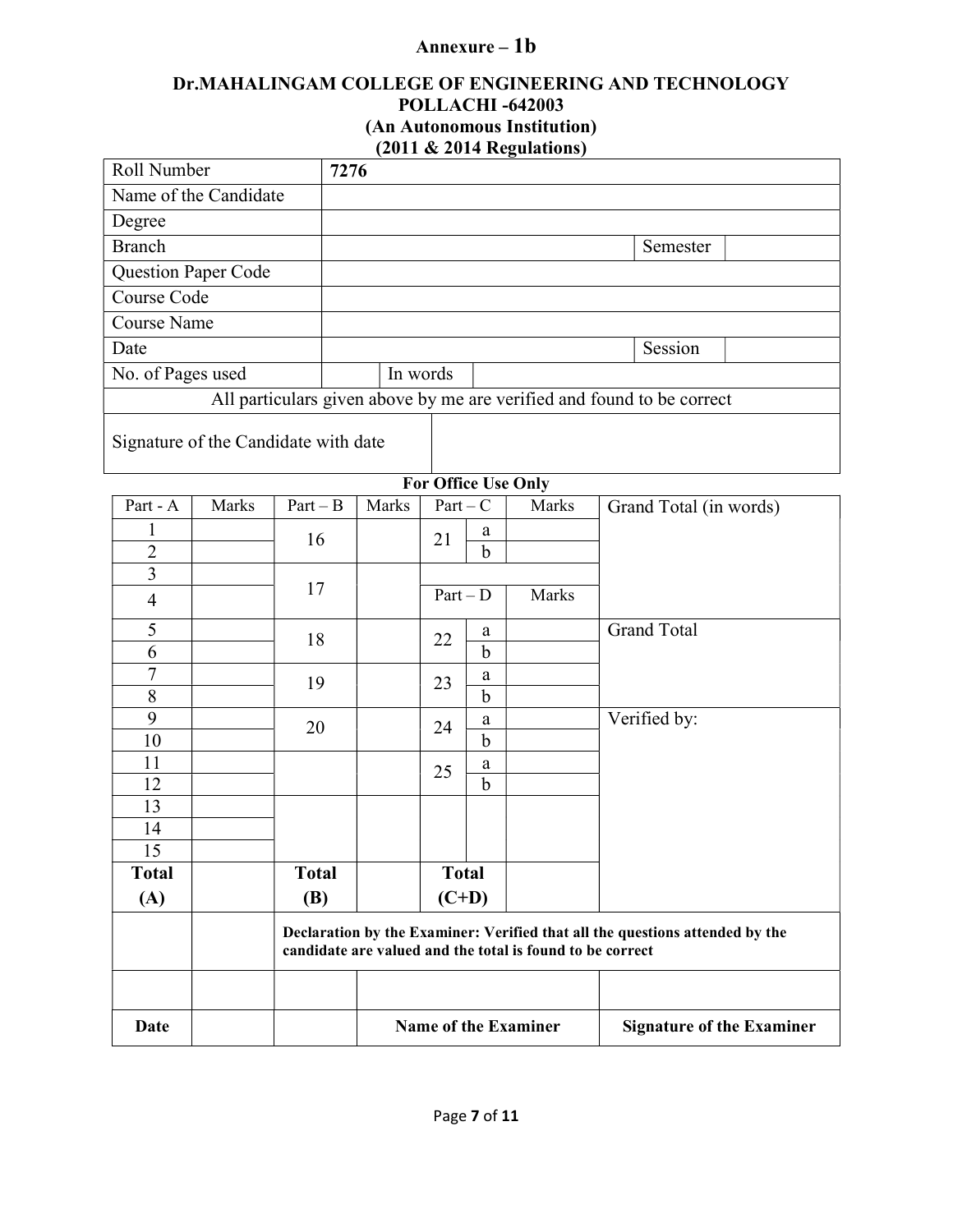#### Annexure – II

#### Dr.MAHALINGAM COLLEGE OF ENGINEERING AND TECHNOLOGY:: POLLACHI- 642003 Autonomous End Semester Examinations Nov'/Dec' 2021

| <b>Roll Number</b> | <b>Name of the Candidate</b> | <b>Program / Department</b> | <b>Semester</b> |
|--------------------|------------------------------|-----------------------------|-----------------|
|                    |                              |                             |                 |

| S.No | Date / Session | <b>Course Code</b> | Question<br><b>Paper Code</b> | Regular /<br>Arrear | S.No        | Date / Session | <b>Course Code</b> | Question<br><b>Paper Code</b> | Regular/<br>Arrear |
|------|----------------|--------------------|-------------------------------|---------------------|-------------|----------------|--------------------|-------------------------------|--------------------|
|      |                |                    |                               |                     | J           |                |                    |                               |                    |
| ◢    |                |                    |                               |                     | $\mathbf o$ |                |                    |                               |                    |
| J    |                |                    |                               |                     | п           |                |                    |                               |                    |
| 4    |                |                    |                               |                     | 8           |                |                    |                               |                    |

# To

 The Controller of Examinations Dr. Mahalingam College of Engineering and Technology, Udumalai Road, Makkinampatti (PO), Pollachi – 642003

From

| Name / Roll No.: |  |
|------------------|--|
| Address:         |  |
|                  |  |
| Mobile No:       |  |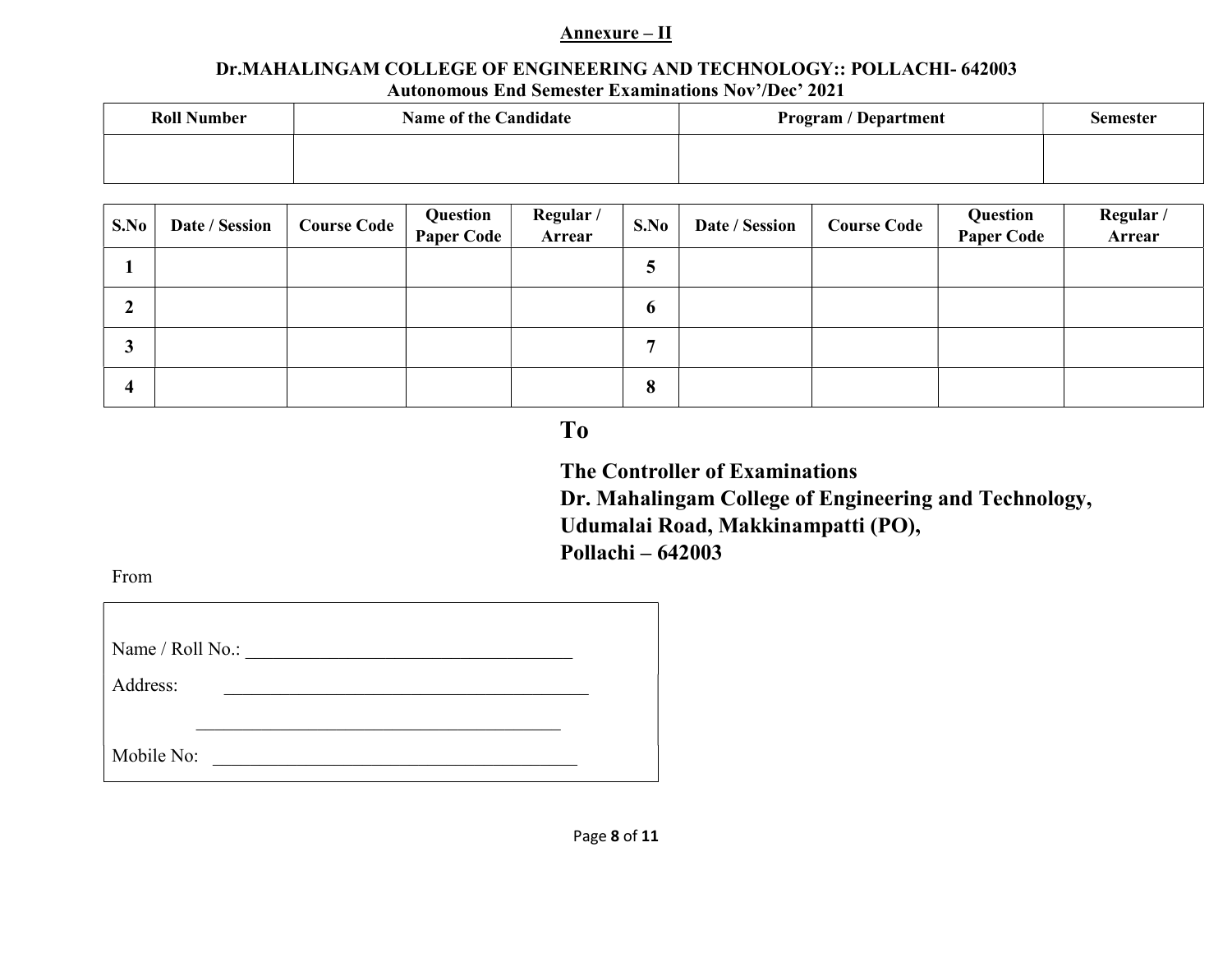#### Annexure-III

#### OFFICE OF THE CONTROLLER OF EXAMINATIONS GUIDELINES FOR AWARDING PUNISHMENT TO MALPRACTICE CASES OF STUDENTS DURING THE REMOTELY PROCTORED ONLINE EXAMINATION

| S. No. | <b>Nature of Malpractice</b>                                                                                                                                                                | <b>Maximum Punishment</b>                                                                                                             |  |  |  |  |
|--------|---------------------------------------------------------------------------------------------------------------------------------------------------------------------------------------------|---------------------------------------------------------------------------------------------------------------------------------------|--|--|--|--|
| 1.     | Unidentified face in front of camera (first                                                                                                                                                 |                                                                                                                                       |  |  |  |  |
|        | time)<br>Irrelevant/unwanted window (first time)                                                                                                                                            | Warning                                                                                                                               |  |  |  |  |
| 2.     | Comment in the chat                                                                                                                                                                         |                                                                                                                                       |  |  |  |  |
| 3.     | Improper dress code                                                                                                                                                                         |                                                                                                                                       |  |  |  |  |
| 4.     | Not showing the face in the camera                                                                                                                                                          |                                                                                                                                       |  |  |  |  |
| 5.     | Microphone is muted or low volume                                                                                                                                                           |                                                                                                                                       |  |  |  |  |
| 6.     | Reading the questions orally and loudly and<br>speaking irreverently                                                                                                                        | Invalidating the examination of the                                                                                                   |  |  |  |  |
| 7.     | Focus changed away from screen (often)                                                                                                                                                      | particular subject attempted by the<br>candidate.                                                                                     |  |  |  |  |
| 8.     | Unidentified face in front of camera (more<br>than once)                                                                                                                                    |                                                                                                                                       |  |  |  |  |
| 9.     | Candidate using earphones during the exam                                                                                                                                                   |                                                                                                                                       |  |  |  |  |
| 10.    | Irrelevant/unwanted comments in the chat box<br>(more than once)                                                                                                                            |                                                                                                                                       |  |  |  |  |
| 11.    | Candidate speaking to someone on mobile<br>phone to get answers                                                                                                                             |                                                                                                                                       |  |  |  |  |
| 12.    | Candidate referring the external sources such<br>as person seated next to the candidate, using<br>books or any other material, web resources or<br>any other means to retrieve the answers. |                                                                                                                                       |  |  |  |  |
| 13.    | More than one face seen in the video for<br>helping the candidate.                                                                                                                          | Invalidating the examinations of the<br>subject concerned and all the theory                                                          |  |  |  |  |
| 14.    | Candidate<br>along with<br>the other people<br>collectively discussing to arrive at the answers                                                                                             | and practical subjects of the current<br>semester registered by the<br>candidate.<br>If the candidate<br>has                          |  |  |  |  |
| 15     | Getting help from the external sources through<br>phone call or from neighbours (seen in the<br>video or unseen) but the voice recorded.                                                    | registered for arrears subjects only,<br>invalidating the examinations of all<br>the arrears subjects registered by the<br>candidate. |  |  |  |  |
| 16.    | Vulgar/ offensive writings by the candidate in<br>the chat box.                                                                                                                             |                                                                                                                                       |  |  |  |  |
| 17.    | Uttering vulgar/ offensive words<br>the<br>by<br>candidate.                                                                                                                                 |                                                                                                                                       |  |  |  |  |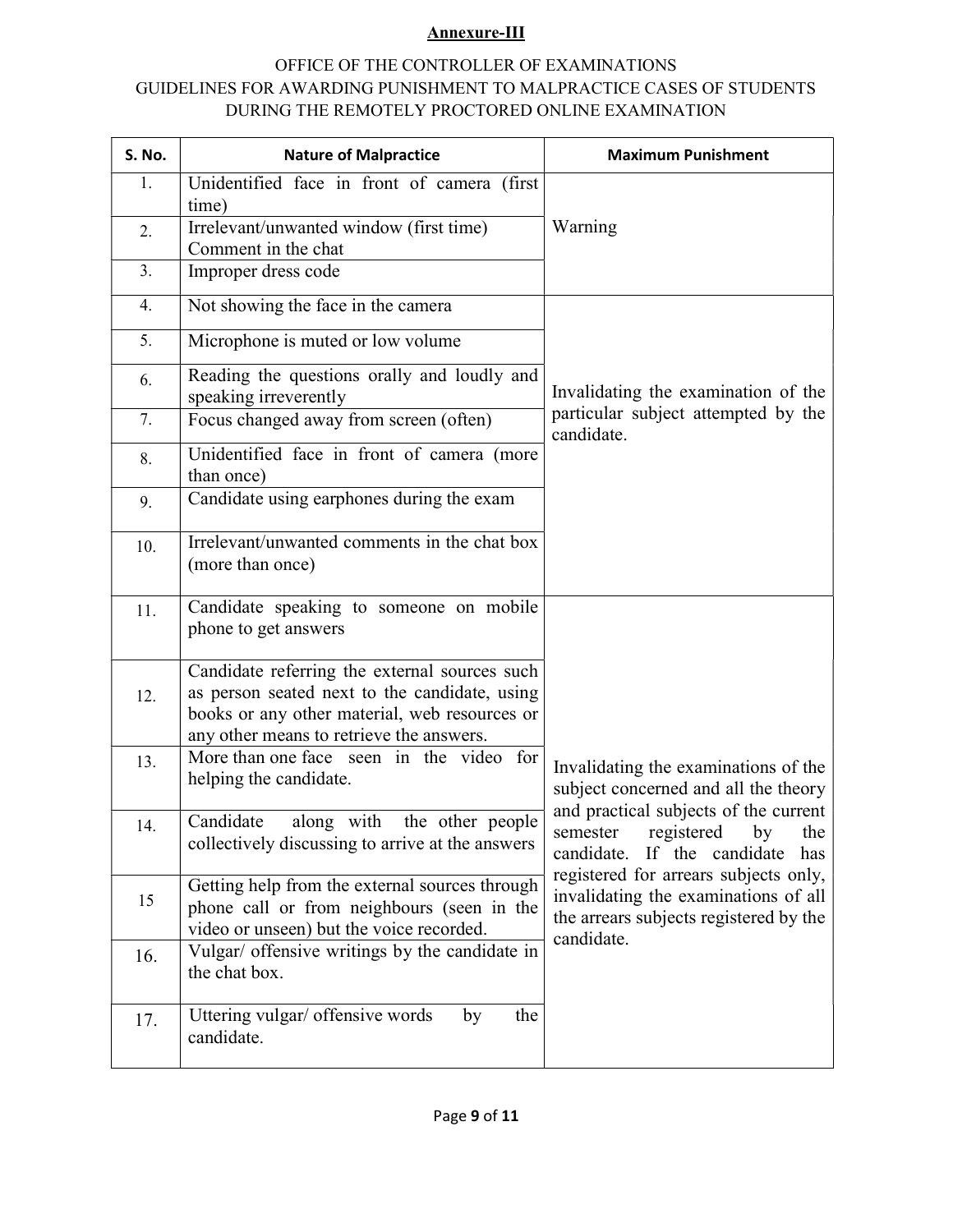| 18. | Using additional device electronic gadgets) to<br>facilitate malpractice                                      |                                                                                                                                                                                                                                                                                                                                                                                                                                                                                                                                                                                                                                                                                                                                                                                                                                                                                                                                                                 |
|-----|---------------------------------------------------------------------------------------------------------------|-----------------------------------------------------------------------------------------------------------------------------------------------------------------------------------------------------------------------------------------------------------------------------------------------------------------------------------------------------------------------------------------------------------------------------------------------------------------------------------------------------------------------------------------------------------------------------------------------------------------------------------------------------------------------------------------------------------------------------------------------------------------------------------------------------------------------------------------------------------------------------------------------------------------------------------------------------------------|
| 19. | Involved in any one or more malpractice and<br>awarded punishment(s) in the earlier semester<br>examinations. | Invalidating the examinations of the<br>subject concerned and all the theory<br>and practical subjects of the current<br>semester and all the arrears subjects<br>registered by the candidate.<br><b>Additional Punishment:</b>                                                                                                                                                                                                                                                                                                                                                                                                                                                                                                                                                                                                                                                                                                                                 |
|     |                                                                                                               | If the candidate has not completed<br>the programme, he/she is debarred<br>from continuing his/her studies for<br>one year i.e., for two subsequent<br>semesters. However, the candidate<br>is permitted to appear for the<br>all the<br>examination in<br>arrears<br>subjects during the debarred period.<br>If the candidate has completed the<br>programme, he/she is prevented<br>from writing the examinations of<br>arrears<br>subjects<br>for<br>the<br>two<br>subsequent semesters                                                                                                                                                                                                                                                                                                                                                                                                                                                                      |
| 20. | Cases of Impersonation                                                                                        | i. Invalidating the examinations of<br>the subject concerned and all the<br>theory and practical subjects of<br>the current semester registered by<br>the candidate. If the candidate<br>has registered for arrears subjects<br>invalidating<br>only,<br>the<br>examinations of all the arrears-<br>subjects<br>registered<br>the<br>by<br>candidate.<br>ii. Additional Punishment:<br>Handing over the impersonator to<br>the police with a complaint by the<br>Principal to take appropriate action<br>against the person involved in the<br>impersonation. If a student of this<br>University is found to impersonate a<br>'bonafide<br>student',<br>the<br>impersonating student is debarred<br>from continuing his/her studies and<br>writing<br>the<br>examinations<br>permanently. He/ She is not eligible<br>for any further admission to any<br>programme of the University.<br>Permanently debarring the 'bonafide<br>student',<br>for<br>whom<br>the |